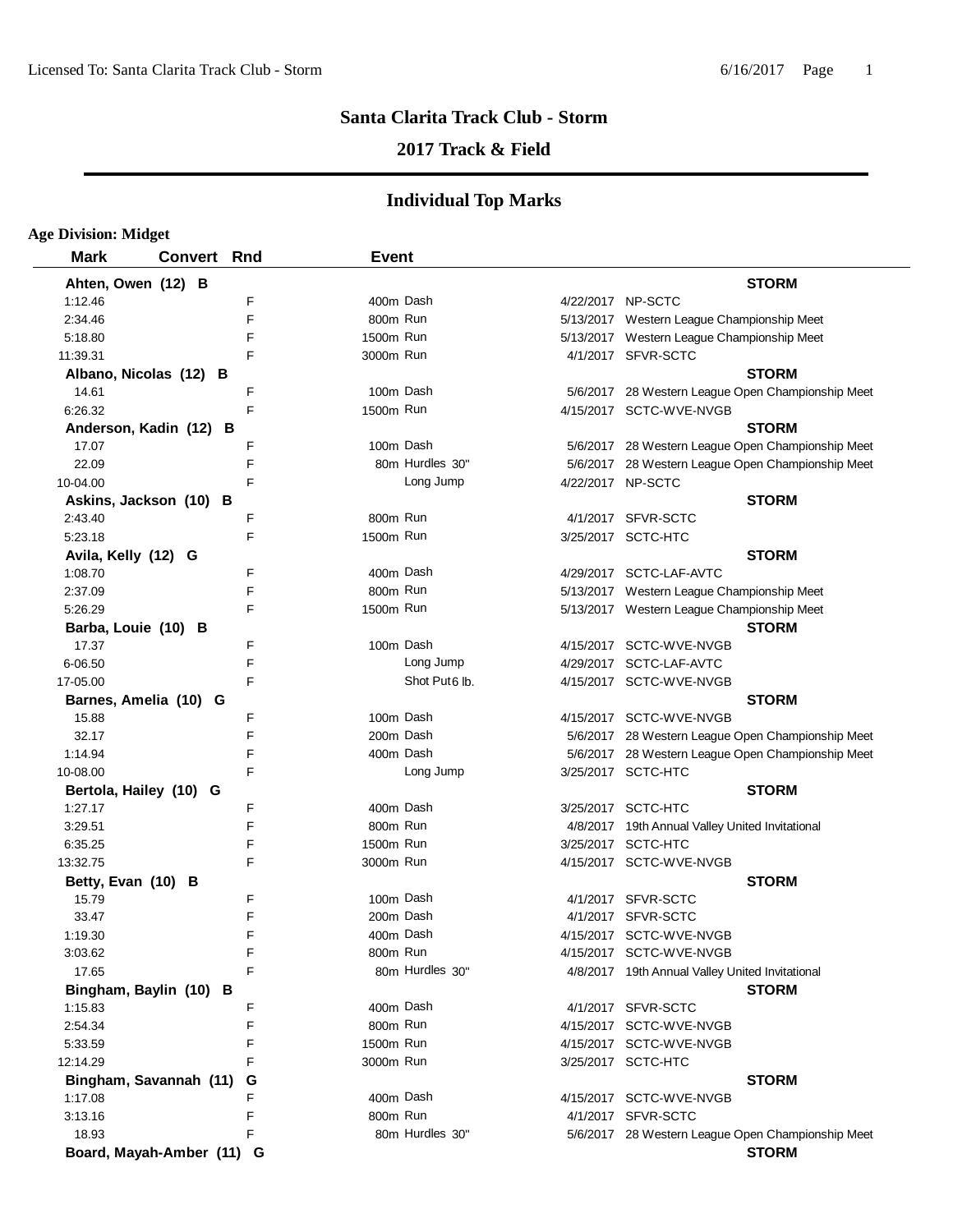# **2017 Track & Field**

| <b>Mark</b>          | <b>Convert Rnd</b>        |        | <b>Event</b> |                                        |                   |                                                                   |
|----------------------|---------------------------|--------|--------------|----------------------------------------|-------------------|-------------------------------------------------------------------|
|                      | Board, Mayah-Amber (11) G |        |              |                                        |                   | <b>STORM</b>                                                      |
| 17.18                |                           | F      | 100m Dash    |                                        |                   | 3/25/2017 SCTC-HTC                                                |
| 7-01.00              |                           | E      |              | Long Jump                              |                   | 4/1/2017 SFVR-SCTC                                                |
|                      | Bryant, Sophie (10) G     |        |              |                                        |                   | <b>STORM</b>                                                      |
| 16.32                |                           | F      | 100m Dash    |                                        |                   | 5/6/2017 28 Western League Open Championship Meet                 |
| 8-06.75              |                           | F      |              | Long Jump                              |                   | 4/15/2017 SCTC-WVE-NVGB                                           |
|                      | Campbell, Sean (10) B     |        |              |                                        |                   | <b>STORM</b>                                                      |
| 18.44                |                           | F      |              | 80m Hurdles 30"                        |                   | 5/6/2017 28 Western League Open Championship Meet                 |
| 8-09.00              |                           | F      |              | Long Jump                              |                   | 3/25/2017 SCTC-HTC                                                |
|                      | Canham, Caleb (11) B      |        |              |                                        |                   | <b>STORM</b>                                                      |
| 2:53.23              |                           | F      | 800m Run     |                                        |                   | 4/15/2017 SCTC-WVE-NVGB                                           |
| 5:33.91              |                           | F      | 1500m Run    |                                        |                   | 4/8/2017 19th Annual Valley United Invitational                   |
| 11:34.78             |                           | F      | 3000m Run    |                                        | 4/22/2017 NP-SCTC |                                                                   |
| Carr, Dante (10) B   |                           |        |              |                                        |                   | <b>STORM</b>                                                      |
| 5:38.37              |                           | F      | 1500m Run    |                                        |                   | 4/1/2017 SFVR-SCTC                                                |
| 11:48.85             |                           | F      | 3000m Run    |                                        |                   | 4/1/2017 SFVR-SCTC                                                |
| 10-07.50             |                           | F      |              | Long Jump                              | 4/22/2017 NP-SCTC |                                                                   |
|                      | Chan, Lleyton (12) B      |        |              |                                        |                   | <b>STORM</b>                                                      |
| 5:18.19              |                           | F      | 1500m Run    |                                        |                   | 5/20/2017 Individual Event Championship Meet                      |
| 11:41.08             |                           | F      | 3000m Run    |                                        |                   | 3/25/2017 SCTC-HTC                                                |
|                      | Cherry, Maria (11) G      |        |              |                                        |                   | <b>STORM</b>                                                      |
| 15.64                |                           | F      | 100m Dash    |                                        |                   | 3/25/2017 SCTC-HTC                                                |
| 3-10.00              |                           | F      |              | High Jump                              |                   | 3/25/2017 SCTC-HTC                                                |
| 11-07.00             |                           | F      |              | Long Jump                              |                   | 3/25/2017 SCTC-HTC                                                |
| Choi, Terry (11) B   |                           |        |              |                                        |                   | <b>STORM</b>                                                      |
| 3:31.88              |                           | F      | 800m Run     |                                        | 4/22/2017 NP-SCTC |                                                                   |
|                      | Corbet, Gavin (10) B      |        |              |                                        |                   | <b>STORM</b>                                                      |
| 16.04                |                           | F      | 100m Dash    |                                        |                   | 4/1/2017 SFVR-SCTC                                                |
| 21-11.50             |                           | F      |              | Shot Put6 lb.                          | 4/22/2017 NP-SCTC |                                                                   |
| Corbet, Tyler (12) B |                           |        |              |                                        |                   | <b>STORM</b>                                                      |
| 14.88                |                           | F      | 100m Dash    |                                        |                   | 4/1/2017 SFVR-SCTC                                                |
| 12-02.00             |                           | F<br>F |              | Long Jump<br>Shot Put <sub>6</sub> lb. | 4/22/2017 NP-SCTC |                                                                   |
| 21-01.50             |                           |        |              |                                        |                   | 5/6/2017 28 Western League Open Championship Meet<br><b>STORM</b> |
| 16.64                | Cotton, Noah (10) B       | F      | 100m Dash    |                                        |                   | 4/1/2017 SFVR-SCTC                                                |
| 34.65                |                           | F      | 200m Dash    |                                        | 4/1/2017          | SFVR-SCTC                                                         |
| 1:16.23              |                           | F      | 400m Dash    |                                        |                   | 5/6/2017 28 Western League Open Championship Meet                 |
| 3:00.38              |                           | F      | 800m Run     |                                        |                   | 4/29/2017 SCTC-LAF-AVTC                                           |
| 7-09.00              |                           | F      |              | Long Jump                              |                   | 3/25/2017 SCTC-HTC                                                |
| 20-02.00             |                           | F      |              | Shot Put <sub>6</sub> lb.              |                   | 4/15/2017 SCTC-WVE-NVGB                                           |
|                      | Cruz, Madison (11) G      |        |              |                                        |                   | <b>STORM</b>                                                      |
| 3:08.04              |                           | F      | 800m Run     |                                        |                   | 4/1/2017 SFVR-SCTC                                                |
| 6:41.14              |                           | F      | 1500m Run    |                                        | 4/22/2017 NP-SCTC |                                                                   |
| 13:00.86             |                           | F      | 3000m Run    |                                        |                   | 5/6/2017 28 Western League Open Championship Meet                 |
| 4-02.00              |                           | F      |              | High Jump                              |                   | 5/6/2017 28 Western League Open Championship Meet                 |
|                      | Cuomo, Evangeline (11)    | G      |              |                                        |                   | <b>STORM</b>                                                      |
| 16.03                |                           | F      | 100m Dash    |                                        |                   | 4/22/2017 NP-SCTC                                                 |
| 1:16.92              |                           | F      | 400m Dash    |                                        |                   | 3/25/2017 SCTC-HTC                                                |
| 16-08.00             |                           | F      |              | Shot Put <sub>6</sub> lb.              |                   | 4/15/2017 SCTC-WVE-NVGB                                           |
| Davis, Paige (11) G  |                           |        |              |                                        |                   | <b>STORM</b>                                                      |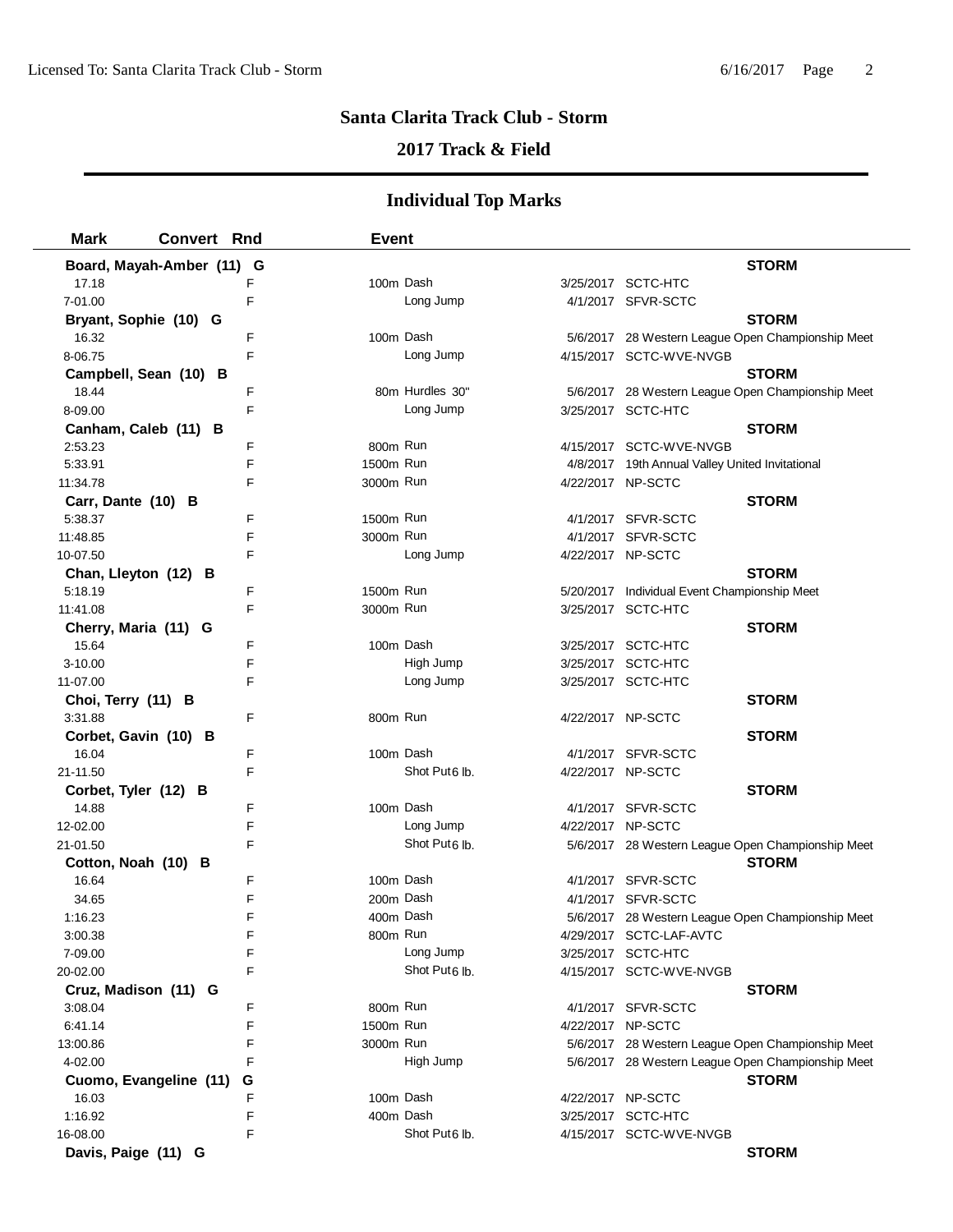# **2017 Track & Field**

| <b>Mark</b>             | <b>Convert Rnd</b> |   | <b>Event</b> |                           |                                                   |
|-------------------------|--------------------|---|--------------|---------------------------|---------------------------------------------------|
| Davis, Paige (11) G     |                    |   |              |                           | <b>STORM</b>                                      |
| 17.70                   |                    | F | 100m Dash    |                           | 4/1/2017 SFVR-SCTC                                |
| 15-02.50                |                    | F |              | Shot Put <sub>6</sub> lb. | 4/29/2017 SCTC-LAF-AVTC                           |
| Davis, Victoria (11) G  |                    |   |              |                           | <b>STORM</b>                                      |
| 14.78                   |                    | F | 100m Dash    |                           | 4/1/2017 SFVR-SCTC                                |
| 14.56                   |                    | F |              | 80m Hurdles 30"           | 5/20/2017 Individual Event Championship Meet      |
| 4-11.00                 |                    | F |              | High Jump                 | 3/25/2017 SCTC-HTC                                |
| 12-02.50                |                    | F |              | Long Jump                 | 4/15/2017 SCTC-WVE-NVGB                           |
| de Wit, Brody (10) B    |                    |   |              |                           | <b>STORM</b>                                      |
| 3-06.00                 |                    | F |              | High Jump                 | 5/6/2017 28 Western League Open Championship Meet |
| 19-03.00                |                    | F |              | Shot Put <sub>6</sub> lb. | 4/1/2017 SFVR-SCTC                                |
| Dezell, Sean (10) B     |                    |   |              |                           | <b>STORM</b>                                      |
| 17.77                   |                    | F | 100m Dash    |                           | 3/25/2017 SCTC-HTC                                |
| 38.06                   |                    | F | 200m Dash    |                           | 3/25/2017 SCTC-HTC                                |
| 1:24.53                 |                    | F | 400m Dash    |                           | 4/15/2017 SCTC-WVE-NVGB                           |
| 3:17.71                 |                    | F | 800m Run     |                           | 4/22/2017 NP-SCTC                                 |
| Dion, Gavin (12) B      |                    |   |              |                           | <b>STORM</b>                                      |
| 5:47.46                 |                    | F | 1500m Run    |                           | 4/8/2017 19th Annual Valley United Invitational   |
| 11:59.59                |                    | F | 3000m Run    |                           | 4/1/2017 SFVR-SCTC                                |
| Duenas, Katalina (11) G |                    |   |              |                           | <b>STORM</b>                                      |
| 15.76                   |                    | F | 100m Dash    |                           | 5/6/2017 28 Western League Open Championship Meet |
| 34.81                   |                    | F |              | 200m Dash                 | 3/25/2017 SCTC-HTC                                |
| 1:30.12                 |                    | F |              | 400m Dash                 | 4/8/2017 19th Annual Valley United Invitational   |
| 3:28.80                 |                    | F | 800m Run     |                           | 3/25/2017 SCTC-HTC                                |
| Dustin, Hunter (10) B   |                    |   |              |                           | <b>STORM</b>                                      |
| 16.83                   |                    | F | 100m Dash    |                           | 4/29/2017 SCTC-LAF-AVTC                           |
| 35.40                   |                    | F | 200m Dash    |                           | 4/29/2017 SCTC-LAF-AVTC                           |
| 18-07.00                |                    | F |              | Shot Put6 lb.             | 4/29/2017 SCTC-LAF-AVTC                           |
| Edemann, Macey (12) G   |                    |   |              |                           | <b>STORM</b>                                      |
| 6:03.34                 |                    | F | 1500m Run    |                           | 4/8/2017 19th Annual Valley United Invitational   |
| 12-07.00                |                    | F |              | Long Jump                 | 4/8/2017 19th Annual Valley United Invitational   |
| Espinosa, Marcus (12)   |                    | в |              |                           | <b>STORM</b>                                      |
| 1:09.85                 |                    | F | 400m Dash    |                           | 4/15/2017 SCTC-WVE-NVGB                           |
| 2:47.46                 |                    | F | 800m Run     |                           | 4/8/2017 19th Annual Valley United Invitational   |
| 13-07.00                |                    | F |              | Long Jump                 | 4/22/2017 NP-SCTC                                 |
| Fredericks, Jacob (12)  |                    | в |              |                           | <b>STORM</b>                                      |
| 5:16.03                 |                    | F | 1500m Run    |                           | 5/13/2017 Western League Championship Meet        |
| 11:19.85                |                    | F | 3000m Run    |                           | 5/13/2017 Western League Championship Meet        |
| Garcia, Kyle (11) B     |                    |   |              |                           | <b>STORM</b>                                      |
| 15.38                   |                    | F |              | 100m Dash                 | 3/25/2017 SCTC-HTC                                |
| 3-08.00                 |                    | F |              | High Jump                 | 4/1/2017 SFVR-SCTC                                |
| 11-04.00                |                    | F |              | Long Jump                 | 4/29/2017 SCTC-LAF-AVTC                           |
| 22-03.50                |                    | F |              | Shot Put <sub>6</sub> lb. | 4/1/2017 SFVR-SCTC                                |
| Geukens, Adam (10) B    |                    |   |              |                           | <b>STORM</b>                                      |
| 14.42                   |                    | F | 100m Dash    |                           | 4/1/2017 SFVR-SCTC                                |
| 1:09.26                 |                    | F | 400m Dash    |                           | 4/22/2017 NP-SCTC                                 |
| 15.87                   |                    | F |              | 80m Hurdles 30"           | 5/20/2017 Individual Event Championship Meet      |
| Gordon, Milaan (12) G   |                    |   |              |                           | <b>STORM</b>                                      |
| 13.23                   |                    | F |              | 100m Dash                 | 4/15/2017 SCTC-WVE-NVGB                           |
| 27.58                   |                    | F | 200m Dash    |                           | 4/15/2017 SCTC-WVE-NVGB                           |
|                         |                    |   |              |                           |                                                   |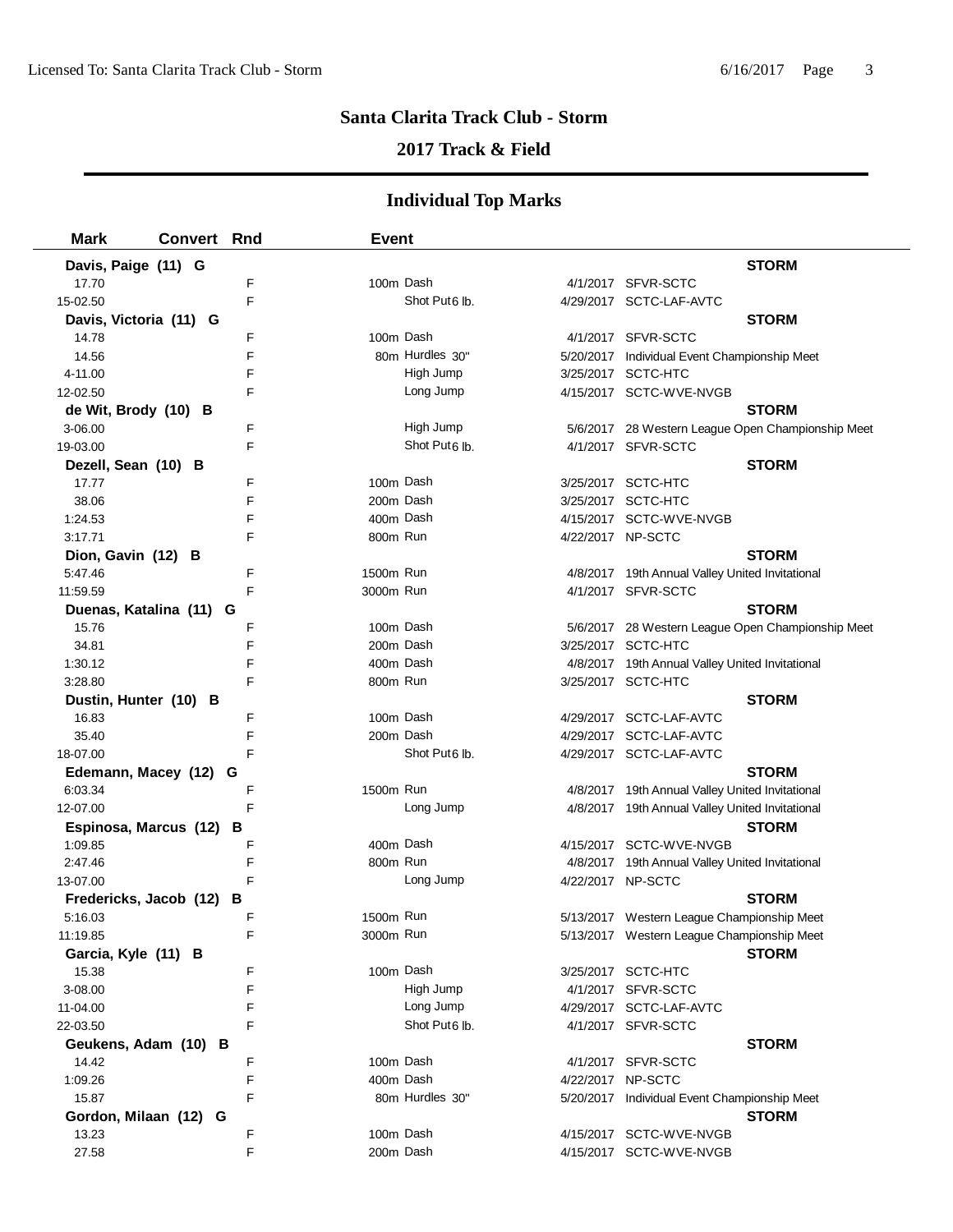# **2017 Track & Field**

| <b>Mark</b>           | <b>Convert Rnd</b>         |   | <b>Event</b> |                           |                   |                                                   |  |
|-----------------------|----------------------------|---|--------------|---------------------------|-------------------|---------------------------------------------------|--|
| Gordon, Milaan (12) G |                            |   |              |                           |                   | <b>STORM</b>                                      |  |
| 1:04.60               |                            | F | 400m Dash    |                           | 4/22/2017 NP-SCTC |                                                   |  |
| 2:53.63               |                            | F | 800m Run     |                           |                   | 4/1/2017 SFVR-SCTC                                |  |
| Gory, Kejhan (11) B   |                            |   |              |                           |                   | <b>STORM</b>                                      |  |
| 14.77                 |                            | F | 100m Dash    |                           | 4/22/2017 NP-SCTC |                                                   |  |
| 18.34                 |                            | F |              | 80m Hurdles 30"           |                   | 4/1/2017 SFVR-SCTC                                |  |
| $3 - 10.00$           |                            | F |              | High Jump                 |                   | 4/1/2017 SFVR-SCTC                                |  |
| $3 - 10.00$           |                            | F |              | High Jump                 |                   | 4/8/2017 19th Annual Valley United Invitational   |  |
| $3 - 10.00$           |                            | F |              | High Jump                 |                   | 4/15/2017 SCTC-WVE-NVGB                           |  |
| 10-10.75              |                            | F |              | Long Jump                 |                   | 4/29/2017 SCTC-LAF-AVTC                           |  |
|                       | Grossman, Derek (10) B     |   |              |                           |                   | <b>STORM</b>                                      |  |
| 1:19.07               |                            | F | 400m Dash    |                           |                   | 4/1/2017 SFVR-SCTC                                |  |
| 5:48.23               |                            | F | 1500m Run    |                           |                   | 3/25/2017 SCTC-HTC                                |  |
| 12:11.20              |                            | F | 3000m Run    |                           |                   | 4/1/2017 SFVR-SCTC                                |  |
| Grossman, Kamryn (12) |                            | G |              |                           |                   | <b>STORM</b>                                      |  |
| 1:12.85               |                            | F | 400m Dash    |                           |                   | 4/1/2017 SFVR-SCTC                                |  |
| 5:19.23               |                            | F | 1500m Run    |                           |                   | 5/13/2017 Western League Championship Meet        |  |
| 11:33.42              |                            | F | 3000m Run    |                           |                   | 3/25/2017 SCTC-HTC                                |  |
| Hair, Porter (10) B   |                            |   |              |                           |                   | <b>STORM</b>                                      |  |
| 21.62                 |                            | F | 100m Dash    |                           |                   | 4/1/2017 SFVR-SCTC                                |  |
| 46.83                 |                            | F | 200m Dash    |                           |                   | 3/25/2017 SCTC-HTC                                |  |
| 18-08.00              |                            | F |              | Shot Put <sub>6</sub> lb. |                   | 3/25/2017 SCTC-HTC                                |  |
|                       | Hawkins, Michael (12) B    |   |              |                           |                   | <b>STORM</b>                                      |  |
| 14.09                 |                            | F | 100m Dash    |                           |                   | 4/15/2017 SCTC-WVE-NVGB                           |  |
| 14-08.75              |                            | F |              | Long Jump                 |                   | 5/20/2017 Individual Event Championship Meet      |  |
| 28-02.00              |                            | F |              | Shot Put <sub>6</sub> lb. |                   | 5/13/2017 Western League Championship Meet        |  |
|                       | Haydamack, Amelia (11)     | G |              |                           |                   | <b>STORM</b>                                      |  |
| 1:16.16               |                            | F | 400m Dash    |                           |                   | 4/8/2017 19th Annual Valley United Invitational   |  |
| 2:56.55               |                            | F | 800m Run     |                           |                   | 5/6/2017 28 Western League Open Championship Meet |  |
| Hudson, Dylan (11) B  |                            |   |              |                           |                   | <b>STORM</b>                                      |  |
| 6:44.29               |                            | F | 1500m Run    |                           |                   | 3/25/2017 SCTC-HTC                                |  |
| 8-03.00               |                            | F |              | Long Jump                 |                   | 3/25/2017 SCTC-HTC                                |  |
|                       | Humphries, Meagan (10)     | G |              |                           |                   | <b>STORM</b>                                      |  |
| 14.82                 |                            | F | 100m Dash    |                           |                   | 3/25/2017 SCTC-HTC                                |  |
| 30.17                 |                            | F | 200m Dash    |                           |                   | 4/1/2017 SFVR-SCTC                                |  |
| 4-04.00               |                            | F |              | High Jump                 |                   | 4/15/2017 SCTC-WVE-NVGB                           |  |
| 4-04.00               |                            | F |              | High Jump                 |                   | 5/20/2017 Individual Event Championship Meet      |  |
| 14-04.50              |                            | F |              | Long Jump                 | 4/22/2017 NP-SCTC |                                                   |  |
| Hunten, Alazar (10) B |                            |   |              |                           |                   | <b>STORM</b>                                      |  |
| 16.61                 |                            | F | 100m Dash    |                           |                   | 3/25/2017 SCTC-HTC                                |  |
| 33.68                 |                            | F | 200m Dash    |                           |                   | 3/25/2017 SCTC-HTC                                |  |
| 3:00.97               |                            | F | 800m Run     |                           |                   | 4/1/2017 SFVR-SCTC                                |  |
| 5:23.28               |                            | F | 1500m Run    |                           |                   | 5/13/2017 Western League Championship Meet        |  |
| $9 - 09.00$           |                            | F |              | Long Jump                 |                   | 4/1/2017 SFVR-SCTC                                |  |
|                       | Jefferson II, William (10) | в |              |                           |                   | <b>STORM</b>                                      |  |
| 14.53                 |                            | F | 100m Dash    |                           |                   | 4/15/2017 SCTC-WVE-NVGB                           |  |
| 30.89                 |                            | F | 200m Dash    |                           | 4/22/2017 NP-SCTC |                                                   |  |
| 17.53                 |                            | F |              | 80m Hurdles 30"           |                   | 3/25/2017 SCTC-HTC                                |  |
| $3 - 10.00$           |                            | F |              | High Jump                 | 4/22/2017 NP-SCTC |                                                   |  |
| 3-10.00               |                            | F |              | High Jump                 |                   | 4/15/2017 SCTC-WVE-NVGB                           |  |
|                       |                            |   |              |                           |                   |                                                   |  |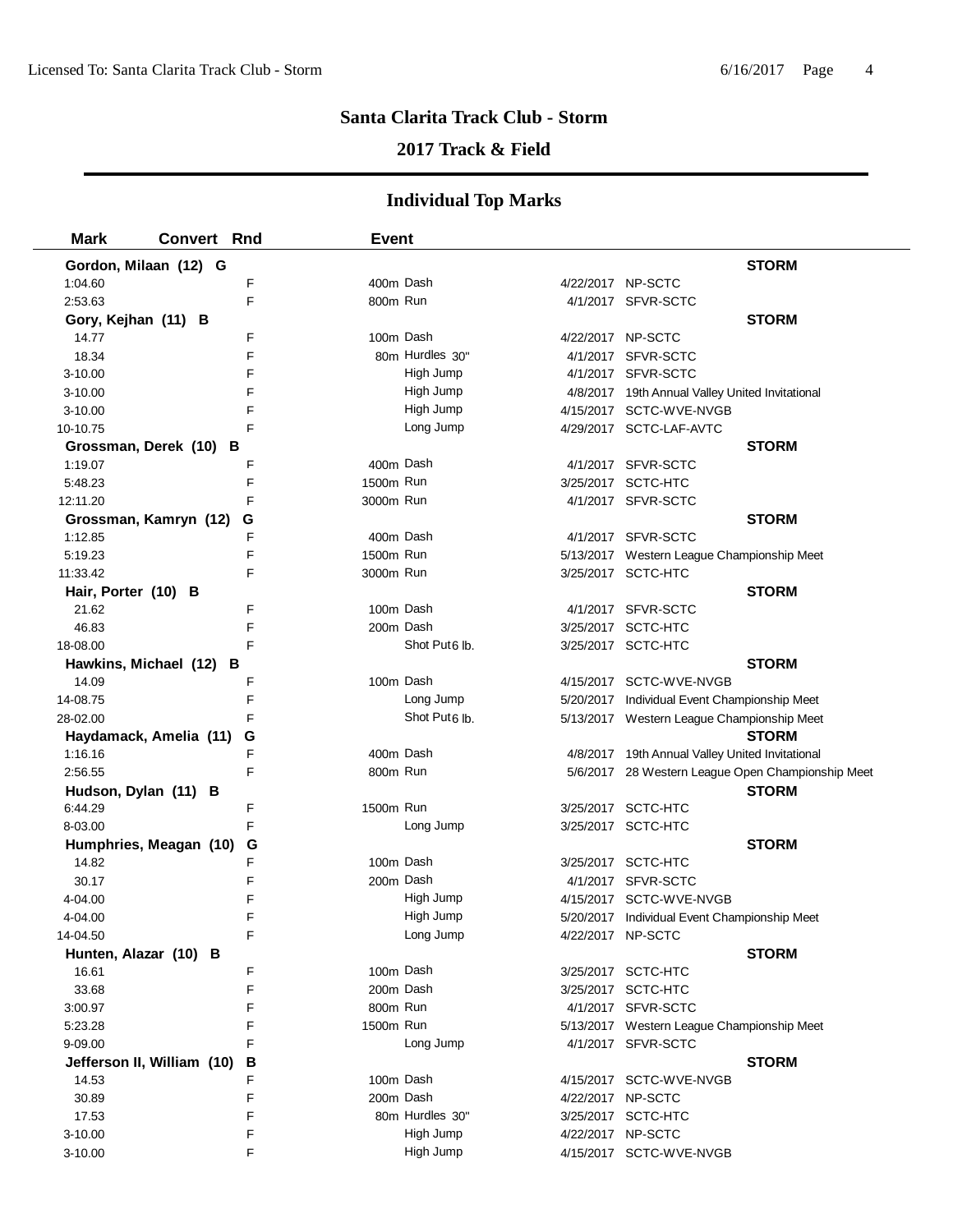## **2017 Track & Field**

| <b>Mark</b>                  | <b>Convert Rnd</b>           | <b>Event</b> |                 |                   |                                                                            |
|------------------------------|------------------------------|--------------|-----------------|-------------------|----------------------------------------------------------------------------|
|                              | Jefferson II, William (10) B |              |                 |                   | <b>STORM</b>                                                               |
| 10-09.50                     | F                            |              | Long Jump       |                   | 3/25/2017 SCTC-HTC                                                         |
|                              | Jimenez, Belen (10) G        |              |                 |                   | <b>STORM</b>                                                               |
| 16.31                        | F                            | 100m Dash    |                 | 4/22/2017 NP-SCTC |                                                                            |
| 11-01.50                     | E                            |              | Long Jump       |                   | 3/25/2017 SCTC-HTC                                                         |
|                              | Joachim, Justice (11) B      |              |                 |                   | <b>STORM</b>                                                               |
| 15.04                        | F                            | 100m Dash    |                 |                   | 3/25/2017 SCTC-HTC                                                         |
| 32.41                        | F                            | 200m Dash    |                 |                   | 4/1/2017 SFVR-SCTC                                                         |
| 19.72                        | F                            |              | 80m Hurdles 30" |                   | 4/29/2017 SCTC-LAF-AVTC                                                    |
| 11-08.00                     | F                            |              | Long Jump       |                   | 4/15/2017 SCTC-WVE-NVGB                                                    |
| Judd, Andie (11) G           |                              |              |                 |                   | <b>STORM</b>                                                               |
| 1:29.82                      | F                            | 400m Dash    |                 |                   | 4/29/2017 SCTC-LAF-AVTC                                                    |
| 6:32.03                      | F                            | 1500m Run    |                 |                   | 3/25/2017 SCTC-HTC                                                         |
|                              | Junius, Channing (10)<br>в   |              |                 |                   | <b>STORM</b>                                                               |
| 14.65                        | F                            | 100m Dash    |                 |                   | 4/1/2017 SFVR-SCTC                                                         |
| 30.11                        | F                            | 200m Dash    |                 | 4/22/2017 NP-SCTC |                                                                            |
| 3-06.00                      | F                            |              | High Jump       |                   | 3/25/2017 SCTC-HTC                                                         |
| Keysor, Daniel (10) B        |                              |              |                 |                   | <b>STORM</b>                                                               |
| 15.32                        | F                            | 100m Dash    |                 |                   | 3/25/2017 SCTC-HTC                                                         |
| 32.38                        | F                            | 200m Dash    |                 |                   | 4/15/2017 SCTC-WVE-NVGB                                                    |
| 1:15.05                      | F                            | 400m Dash    |                 |                   | 5/6/2017 28 Western League Open Championship Meet                          |
|                              | Ky-Yeith, Kayden (10) B      |              |                 |                   | <b>STORM</b>                                                               |
| 15.66                        | F                            | 100m Dash    |                 |                   | 5/6/2017 28 Western League Open Championship Meet                          |
| 9-07.00                      | F                            |              | Long Jump       |                   | 4/29/2017 SCTC-LAF-AVTC                                                    |
| Ky-Yeith, Khai (11) B        |                              |              |                 |                   | <b>STORM</b>                                                               |
| 14.71                        | F                            | 100m Dash    |                 |                   | 5/6/2017 28 Western League Open Championship Meet                          |
| 4-00.00                      | F                            |              | High Jump       |                   | 4/15/2017 SCTC-WVE-NVGB                                                    |
| 4-00.00                      | F                            |              | High Jump       |                   | 5/6/2017 28 Western League Open Championship Meet                          |
| 4-00.00                      | F                            |              | High Jump       | 4/22/2017 NP-SCTC |                                                                            |
| 11-05.00                     | F                            |              | Long Jump       |                   | 5/6/2017 28 Western League Open Championship Meet                          |
| Lazo, Jackie (11) G          |                              |              |                 |                   | <b>STORM</b>                                                               |
| 35.74                        | F                            | 200m Dash    |                 |                   | 4/29/2017 SCTC-LAF-AVTC                                                    |
| 1:23.15                      | F                            | 400m Dash    |                 |                   | 4/29/2017 SCTC-LAF-AVTC                                                    |
| 9-08.00                      | F                            |              | Long Jump       |                   | 4/29/2017 SCTC-LAF-AVTC                                                    |
|                              | Lintereur, Jake (12) B       |              |                 |                   | <b>STORM</b>                                                               |
| 2:53.75                      | F                            | 800m Run     |                 |                   | 4/29/2017 SCTC-LAF-AVTC                                                    |
| 5:42.47                      | F                            | 1500m Run    |                 |                   | 4/15/2017 SCTC-WVE-NVGB                                                    |
| 12:27.43                     | F                            | 3000m Run    |                 |                   | 3/25/2017 SCTC-HTC                                                         |
|                              | Lintereur, Marie (10) G      |              |                 |                   | <b>STORM</b>                                                               |
| 3:13.66                      | F                            | 800m Run     |                 |                   | 4/29/2017 SCTC-LAF-AVTC                                                    |
| 6:16.92                      | F                            | 1500m Run    |                 |                   | 4/1/2017 SFVR-SCTC                                                         |
| 13:22.60                     | F                            | 3000m Run    |                 |                   | 4/8/2017 19th Annual Valley United Invitational                            |
| Mackey, Aden (10) G          | P                            | 100m Dash    |                 |                   | <b>STORM</b>                                                               |
| 14.78<br>31.15               | F                            | 200m Dash    |                 |                   | 4/8/2017 19th Annual Valley United Invitational                            |
| 3-08.00                      | F                            |              | High Jump       |                   | 4/8/2017 19th Annual Valley United Invitational<br>4/15/2017 SCTC-WVE-NVGB |
|                              |                              |              |                 |                   | <b>STORM</b>                                                               |
| Magier, Ryan (11) B<br>15.53 | F                            | 100m Dash    |                 |                   | 4/1/2017 SFVR-SCTC                                                         |
| 33.54                        | F                            | 200m Dash    |                 |                   | 4/29/2017 SCTC-LAF-AVTC                                                    |
| 19-09.00                     | F                            |              | Shot Put6 lb.   |                   | 5/6/2017 28 Western League Open Championship Meet                          |
|                              |                              |              |                 |                   |                                                                            |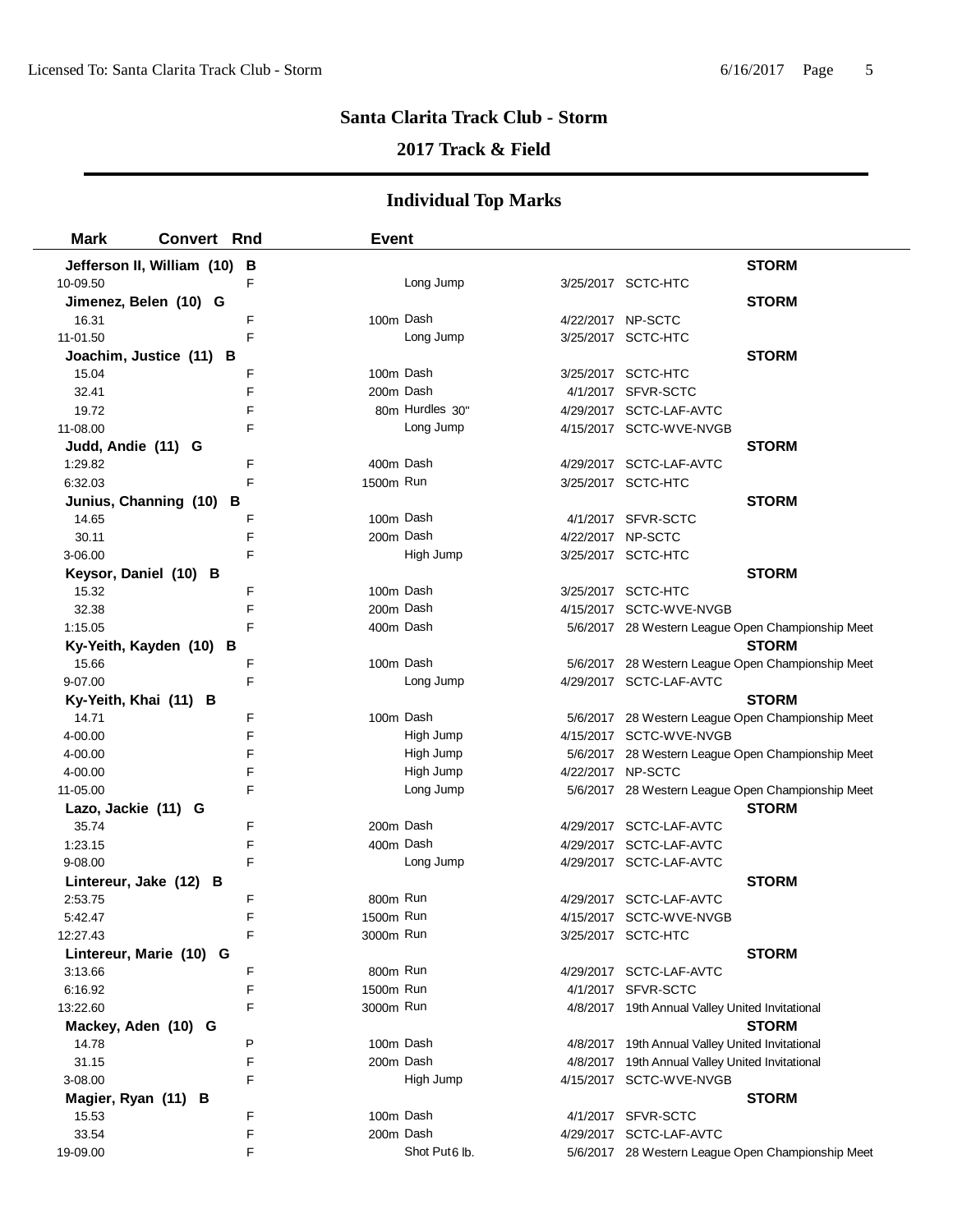## **2017 Track & Field**

| <b>Mark</b>                    | <b>Convert Rnd</b>      | <b>Event</b> |                           |                   |                                                   |  |
|--------------------------------|-------------------------|--------------|---------------------------|-------------------|---------------------------------------------------|--|
|                                | Mangarin, Logan (11) B  |              |                           |                   | <b>STORM</b>                                      |  |
| 18.01                          | F                       |              | 80m Hurdles 30"           | 4/22/2017 NP-SCTC |                                                   |  |
| 3-10.00                        | F                       |              | High Jump                 |                   | 4/29/2017 SCTC-LAF-AVTC                           |  |
| 10-11.75                       | F                       |              | Long Jump                 | 4/22/2017 NP-SCTC |                                                   |  |
|                                | Marin, Nathaniel (10) B |              |                           |                   | <b>STORM</b>                                      |  |
| 5:48.44                        | F                       | 1500m Run    |                           |                   | 4/15/2017 SCTC-WVE-NVGB                           |  |
| 12:22.36                       | F                       | 3000m Run    |                           |                   | 4/15/2017 SCTC-WVE-NVGB                           |  |
| McKell, Hailey (12) G          |                         |              |                           |                   | <b>STORM</b>                                      |  |
| 16.14                          | F                       | 100m Dash    |                           |                   | 3/25/2017 SCTC-HTC                                |  |
| 15.96                          | F                       |              | 80m Hurdles 30"           |                   | 4/15/2017 SCTC-WVE-NVGB                           |  |
| 4-02.00                        | F                       |              | High Jump                 |                   | 4/15/2017 SCTC-WVE-NVGB                           |  |
| Meza, Isabella (11) G          |                         |              |                           |                   | <b>STORM</b>                                      |  |
| 1:21.63                        | F                       | 400m Dash    |                           |                   | 3/25/2017 SCTC-HTC                                |  |
| 3:13.16                        | F                       | 800m Run     |                           |                   | 5/6/2017 28 Western League Open Championship Meet |  |
|                                | Morgan, Preston (12) B  |              |                           |                   | <b>STORM</b>                                      |  |
| 16.60                          | F                       | 100m Dash    |                           |                   | 3/25/2017 SCTC-HTC                                |  |
| 19.05                          | F                       |              | 80m Hurdles 30"           |                   | 3/25/2017 SCTC-HTC                                |  |
| 9-11.75                        | F                       |              | Long Jump                 | 4/22/2017 NP-SCTC |                                                   |  |
|                                |                         |              |                           |                   | <b>STORM</b>                                      |  |
| Myers, Ryland (12) B<br>14.56  | F                       | 100m Dash    |                           |                   | 4/15/2017 SCTC-WVE-NVGB                           |  |
| 30.09                          | F                       | 200m Dash    |                           |                   | 4/15/2017 SCTC-WVE-NVGB                           |  |
| 12-05.50                       | F                       |              | Long Jump                 |                   | 4/1/2017 SFVR-SCTC                                |  |
|                                |                         |              |                           |                   | <b>STORM</b>                                      |  |
| Nilson, Brad (10) B<br>14.36   | F                       | 100m Dash    |                           |                   | 4/29/2017 SCTC-LAF-AVTC                           |  |
|                                | F                       | 200m Dash    |                           |                   | 3/25/2017 SCTC-HTC                                |  |
| 36.38<br>3:12.30               | F                       | 800m Run     |                           |                   | 3/25/2017 SCTC-HTC                                |  |
|                                | F                       |              | Long Jump                 |                   | 3/25/2017 SCTC-HTC                                |  |
| $9 - 05.50$                    |                         |              |                           |                   | <b>STORM</b>                                      |  |
| Ojeda, David (11) B<br>15.84   | F                       | 100m Dash    |                           |                   | 4/1/2017 SFVR-SCTC                                |  |
| 11-07.75                       | F                       |              | Long Jump                 | 4/22/2017 NP-SCTC |                                                   |  |
| 23-04.00                       | F                       |              | Shot Put <sub>6</sub> lb. |                   | 4/1/2017 SFVR-SCTC                                |  |
| 23-04.00                       | F                       |              | Shot Put <sub>6</sub> lb. | 4/22/2017 NP-SCTC |                                                   |  |
|                                |                         |              |                           |                   | <b>STORM</b>                                      |  |
| Oko, Ryan (12) B<br>6:33.78    | F                       | 1500m Run    |                           |                   | 3/25/2017 SCTC-HTC                                |  |
|                                |                         |              |                           |                   | <b>STORM</b>                                      |  |
| Oviedo, Nina (11) G<br>3:26.82 | F                       | 800m Run     |                           |                   | 4/8/2017 19th Annual Valley United Invitational   |  |
| 6:47.81                        | F                       | 1500m Run    |                           |                   | 3/25/2017 SCTC-HTC                                |  |
| 15:06.77                       |                         | 3000m Run    |                           |                   | 5/13/2017 Western League Championship Meet        |  |
| Perkins, Milan (11) G          |                         |              |                           |                   | <b>STORM</b>                                      |  |
| 14.90                          | F                       | 100m Dash    |                           | 4/22/2017 NP-SCTC |                                                   |  |
| 17.20                          | F                       |              | 80m Hurdles 30"           |                   | 4/15/2017 SCTC-WVE-NVGB                           |  |
|                                | Rodriguez, Jacob (11) B |              |                           |                   | <b>STORM</b>                                      |  |
| 3:14.80                        | F                       | 800m Run     |                           |                   | 4/1/2017 SFVR-SCTC                                |  |
| 6:20.41                        | F                       | 1500m Run    |                           |                   | 4/8/2017 19th Annual Valley United Invitational   |  |
| 13:26.98                       | F                       | 3000m Run    |                           |                   | 4/1/2017 SFVR-SCTC                                |  |
|                                | Rogers, Skylar (12) B   |              |                           |                   | <b>STORM</b>                                      |  |
| 15.13                          | F                       | 100m Dash    |                           |                   | 3/25/2017 SCTC-HTC                                |  |
| 1:13.93                        | F                       | 400m Dash    |                           |                   | 3/25/2017 SCTC-HTC                                |  |
| 4-06.00                        | F                       |              | High Jump                 |                   |                                                   |  |
|                                |                         |              |                           |                   | 5/13/2017 Western League Championship Meet        |  |
|                                | Salvador, Ariana (11) G |              |                           |                   | <b>STORM</b>                                      |  |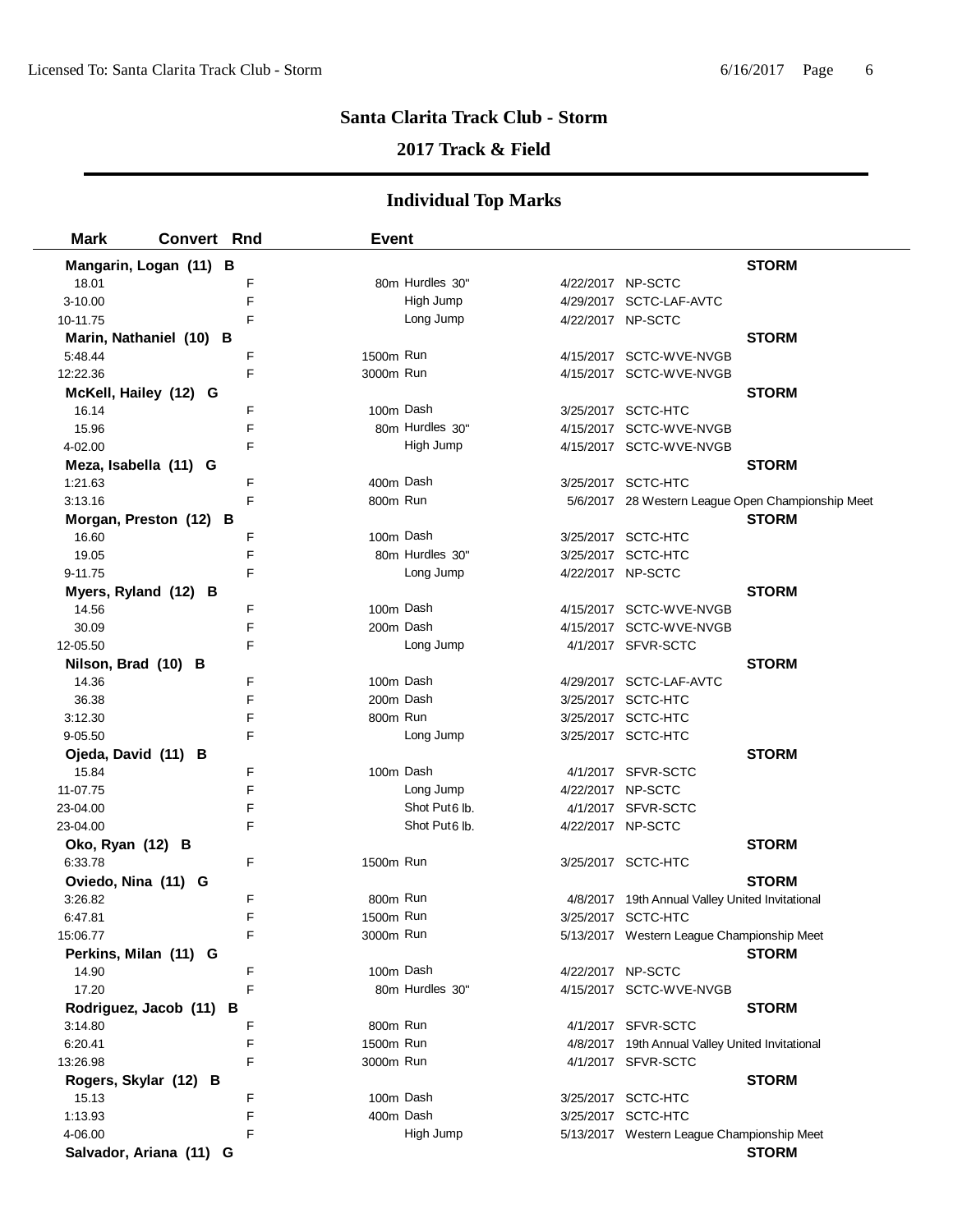# **2017 Track & Field**

| <b>Mark</b>            | <b>Convert Rnd</b>                    | <b>Event</b> |                           |                                                                                            |
|------------------------|---------------------------------------|--------------|---------------------------|--------------------------------------------------------------------------------------------|
|                        | Salvador, Ariana (11) G               |              |                           | <b>STORM</b>                                                                               |
| 15.96                  | F                                     | 100m Dash    |                           | 3/25/2017 SCTC-HTC                                                                         |
| 1:15.57                | F                                     | 400m Dash    |                           | 4/15/2017 SCTC-WVE-NVGB                                                                    |
| Shields, Amara (11) G  |                                       |              |                           | <b>STORM</b>                                                                               |
| 1:16.33                | F                                     | 400m Dash    |                           | 4/15/2017 SCTC-WVE-NVGB                                                                    |
| 2:50.74                | F                                     | 800m Run     |                           | 4/29/2017 SCTC-LAF-AVTC                                                                    |
|                        | Simpson, Natalia (12) G               |              |                           | <b>STORM</b>                                                                               |
| 14.75                  | F                                     | 100m Dash    |                           | 4/22/2017 NP-SCTC                                                                          |
| 15.39                  | F                                     |              | 80m Hurdles 30"           | 4/22/2017 NP-SCTC                                                                          |
| 22-09.50               | F                                     |              | Shot Put <sub>6</sub> lb. | 4/22/2017 NP-SCTC                                                                          |
| Solomon, Tyler (12) B  |                                       |              |                           | <b>STORM</b>                                                                               |
| 6:30.96                | F                                     | 1500m Run    |                           | 4/29/2017 SCTC-LAF-AVTC                                                                    |
| Stella, Vincent (11) B |                                       |              |                           | <b>STORM</b>                                                                               |
| 31.13                  | F                                     | 100m Dash    |                           | 4/1/2017 SFVR-SCTC                                                                         |
| 2:20.51                | F                                     | 400m Dash    |                           | 4/1/2017 SFVR-SCTC                                                                         |
| Stepan, Ella (12) G    |                                       |              |                           | <b>STORM</b>                                                                               |
| 1:21.63                | F                                     | 400m Dash    |                           | 3/25/2017 SCTC-HTC                                                                         |
| 18.23                  | F                                     |              | 80m Hurdles 30"           | 5/20/2017 Individual Event Championship Meet                                               |
| 23-03.50               | F                                     |              | Shot Put6 lb.             | 4/22/2017 NP-SCTC                                                                          |
|                        | Stevens, Daniel (11) B                |              |                           | <b>STORM</b>                                                                               |
| 14.88                  | F                                     | 100m Dash    |                           | 5/6/2017 28 Western League Open Championship Meet                                          |
| 31.22                  | F                                     | 200m Dash    |                           | 5/6/2017 28 Western League Open Championship Meet                                          |
| 12-05.50               | F                                     |              | Long Jump                 | 5/6/2017 28 Western League Open Championship Meet                                          |
| 15-11.50               | F                                     |              | Shot Put <sub>6</sub> lb. | 4/1/2017 SFVR-SCTC                                                                         |
|                        | Stockton, Nicolette (11)<br>G         |              |                           | <b>STORM</b>                                                                               |
| 14.08                  | F                                     | 100m Dash    |                           | 5/13/2017 Western League Championship Meet                                                 |
| Taylor, Kavion (11) B  |                                       |              |                           | <b>STORM</b>                                                                               |
| 14.85                  | F                                     | 100m Dash    |                           | 4/22/2017 NP-SCTC                                                                          |
| 16.44                  | F                                     |              | 80m Hurdles 30"           | 4/15/2017 SCTC-WVE-NVGB                                                                    |
|                        | Teymouri, Angelina (11)<br>G          |              |                           | <b>STORM</b>                                                                               |
| 13.81                  | F                                     | 100m Dash    |                           | 3/25/2017 SCTC-HTC                                                                         |
| 28.05                  | F                                     | 200m Dash    |                           | 4/15/2017 SCTC-WVE-NVGB                                                                    |
| 1:02.00                | F                                     | 400m Dash    |                           | 5/20/2017 Individual Event Championship Meet                                               |
| 2:27.34                | F                                     | 800m Run     |                           | 5/13/2017 Western League Championship Meet                                                 |
|                        | Thompson, Reagan (10)<br>G            |              |                           | <b>STORM</b>                                                                               |
| 15.33                  | P                                     | 100m Dash    |                           | 4/8/2017 19th Annual Valley United Invitational                                            |
| 32.19                  | F                                     | 200m Dash    |                           | 4/15/2017 SCTC-WVE-NVGB                                                                    |
| 4-00.00                | F                                     |              | High Jump                 | 5/6/2017 28 Western League Open Championship Meet                                          |
| 11-10.50               | F                                     |              | Long Jump                 | 5/6/2017 28 Western League Open Championship Meet<br><b>STORM</b>                          |
| 13.66                  | Tiofil-Newsome, Amaury (10)<br>в<br>F | 100m Dash    |                           | 5/13/2017 Western League Championship Meet                                                 |
| 28.97                  | F                                     | 200m Dash    |                           | 4/15/2017 SCTC-WVE-NVGB                                                                    |
| 1:06.74                | F                                     | 400m Dash    |                           |                                                                                            |
| 13.90                  | F                                     |              | 80m Hurdles 30"           | 5/13/2017 Western League Championship Meet<br>5/20/2017 Individual Event Championship Meet |
| 12-09.50               | F                                     |              | Long Jump                 | 4/29/2017 SCTC-LAF-AVTC                                                                    |
|                        | Toliver, Mikayla (11) G               |              |                           | <b>STORM</b>                                                                               |
| 13.97                  | F                                     | 100m Dash    |                           | 3/25/2017 SCTC-HTC                                                                         |
| 29.42                  | F                                     | 200m Dash    |                           | 4/8/2017 19th Annual Valley United Invitational                                            |
| 1:04.24                | F                                     | 400m Dash    |                           | 5/13/2017 Western League Championship Meet                                                 |
| 2:38.07                | F                                     | 800m Run     |                           | 4/22/2017 NP-SCTC                                                                          |
|                        |                                       |              |                           |                                                                                            |